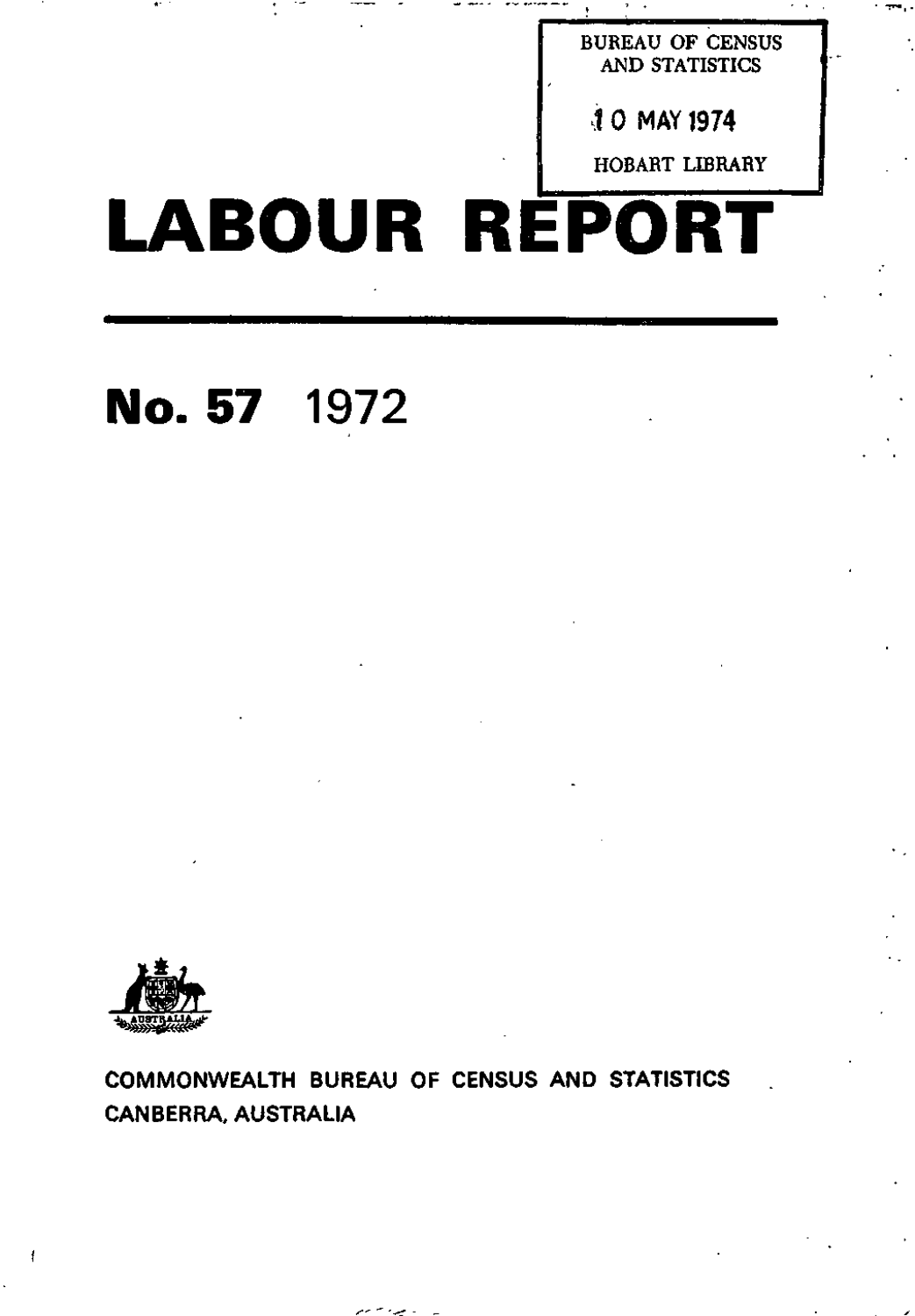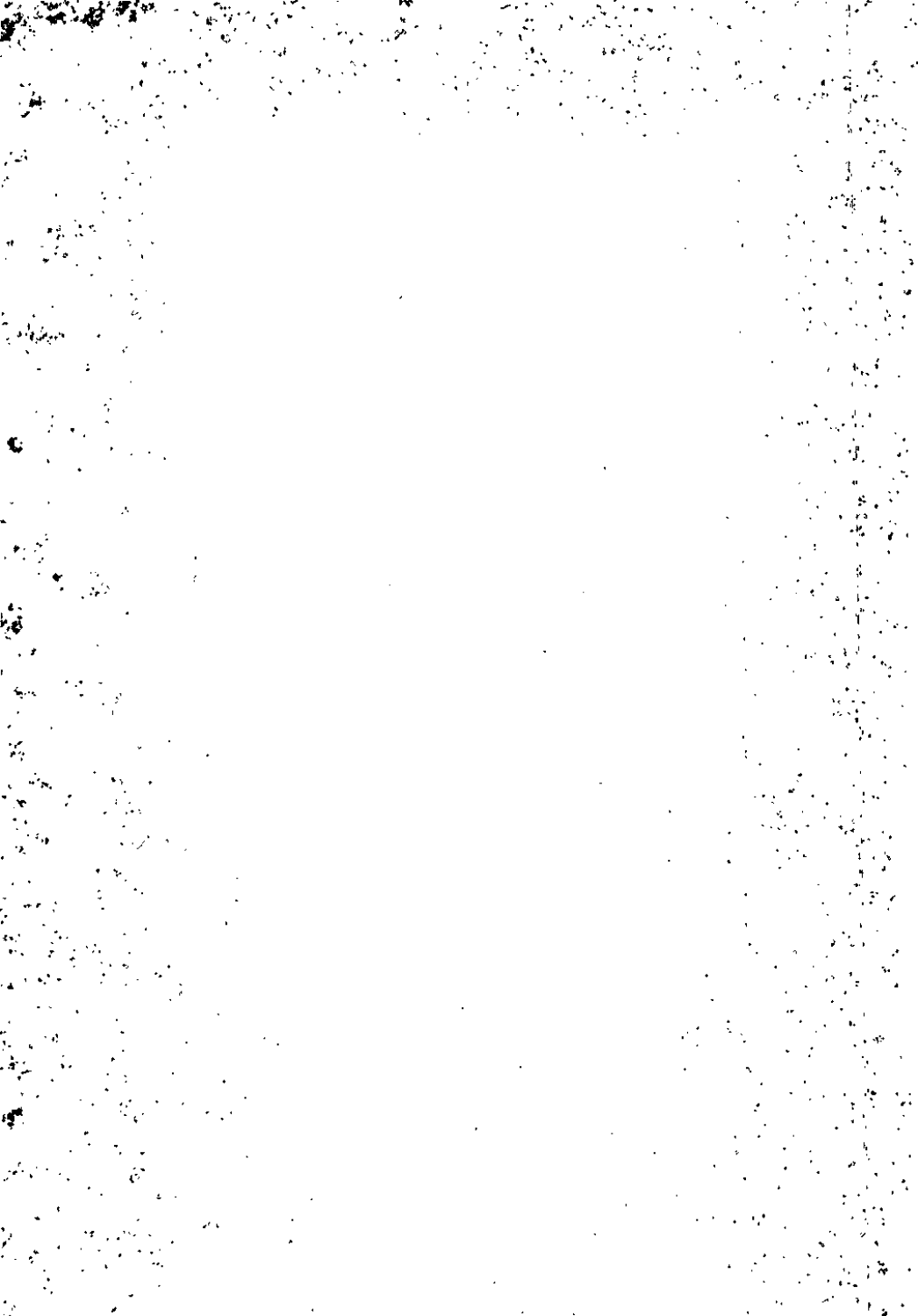# LABOUR REPORT

ł

## No. 57, 1972

*Prepared under instructions from the Honourable the Treasurer by* J. P. O'NEILL **COMMONWEALTH STATISTICIAN** 

COMMONWEALTH BUREAU OF $_{c}$ CENSUS AND STATISTICS

CANBERRA, AUSTRALIA

REFERENCE No. 6.7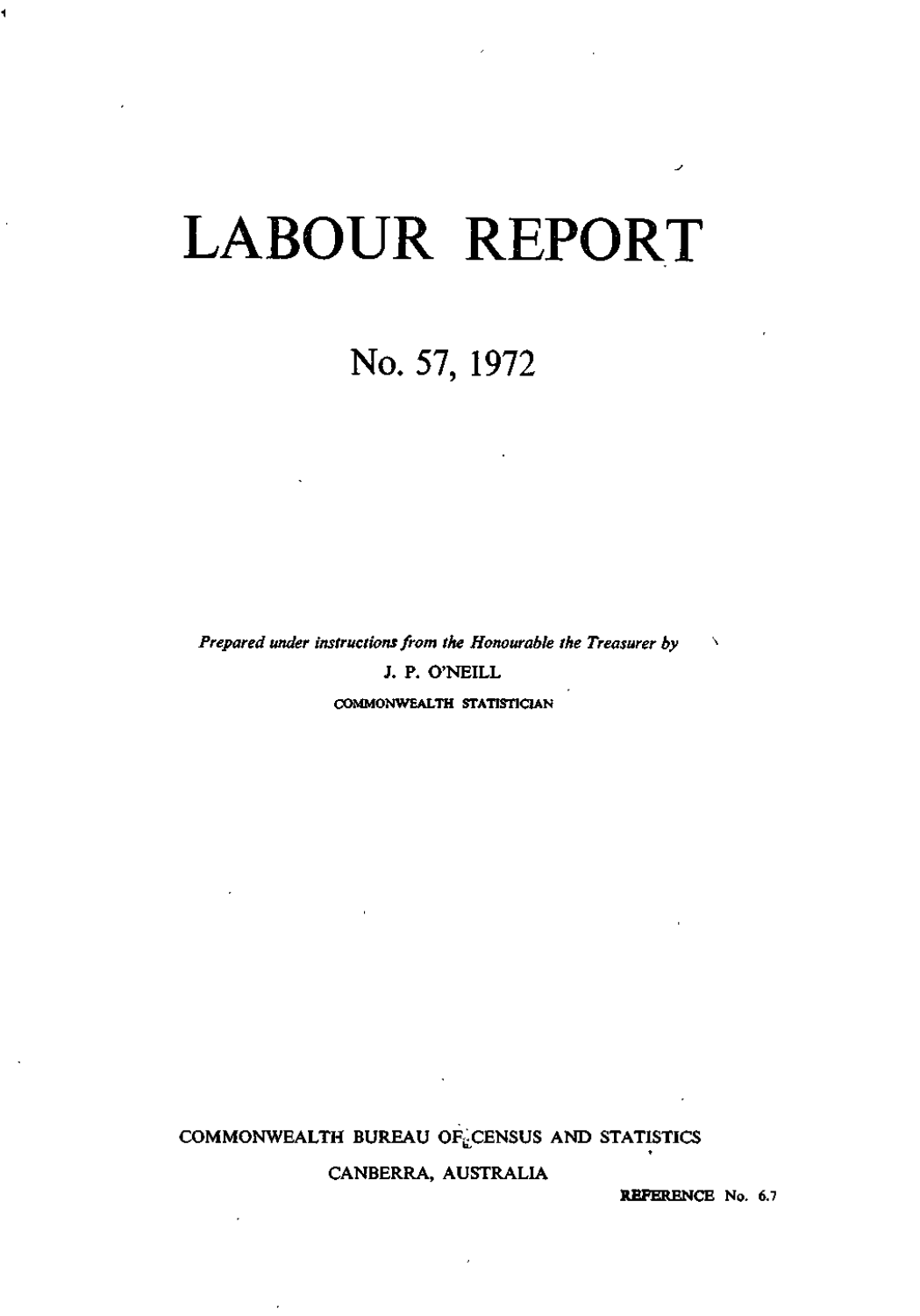Printed by F. D. ATKINSON, Government Printer of Australia

÷,

l,

i,

 $\bar{\rm c}$ 

J.

 $\sim$ 

l,

ţ

l,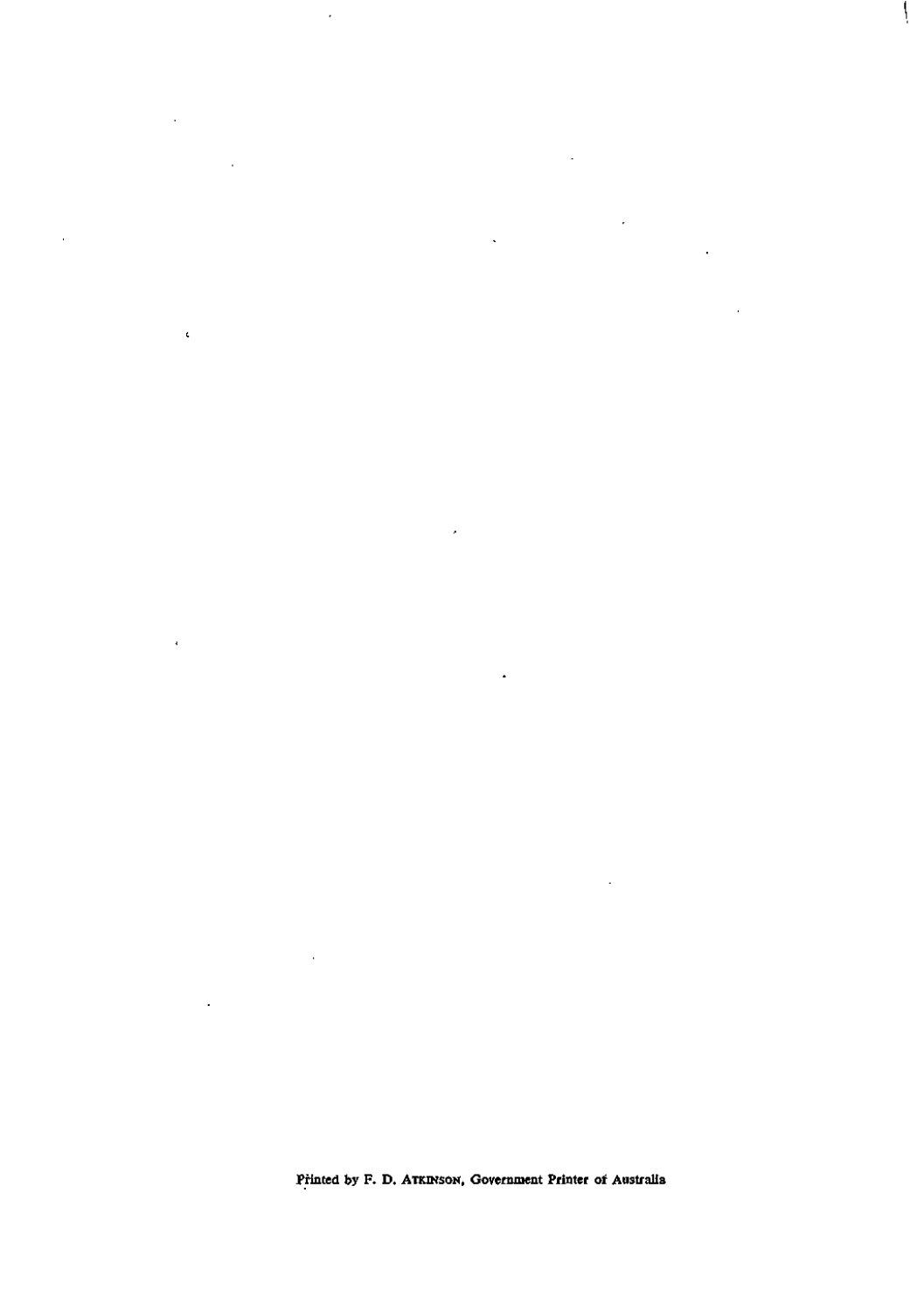#### PREFACE

This Labour Report, which is the fifty-seventh of the series issued by this Bureau, contains detailed statistics for the year 1972, in addition to providing comparisons with previous years.

The Report follows in the main the lines of its immediate predecessors in scope and arrangement. The subject-matter has been divided into five chapters, namely, Retail Prices and Price Indexes; Wholesale Prices and Price Indexes; Wages and Hours; Employment and Unemployment (including Industrial Disputes); and Labour organisations.

New material in this issue includes the Wholesale Price Index of Metallic Materials used in the Manufacture of Fabricated Metal Products and Wholesale Price Indexes of Copper Materials used in the Manufacture of Electrical Equipment. These are shown in Chapter II.

I thank the Deputy Commonwealth Statisticians for their assistance in collecting statistics contained in this Report. My thanks are also tendered to employers, trade union secretaries, officials of Commonwealth and State Departments and others who readily supplied the information.

#### J. P. O'NEILL

#### Commonwealth Statistician

Commonwealth Bureau of Census and Statistics,

Canberra, A.C.T. 2600, December 1973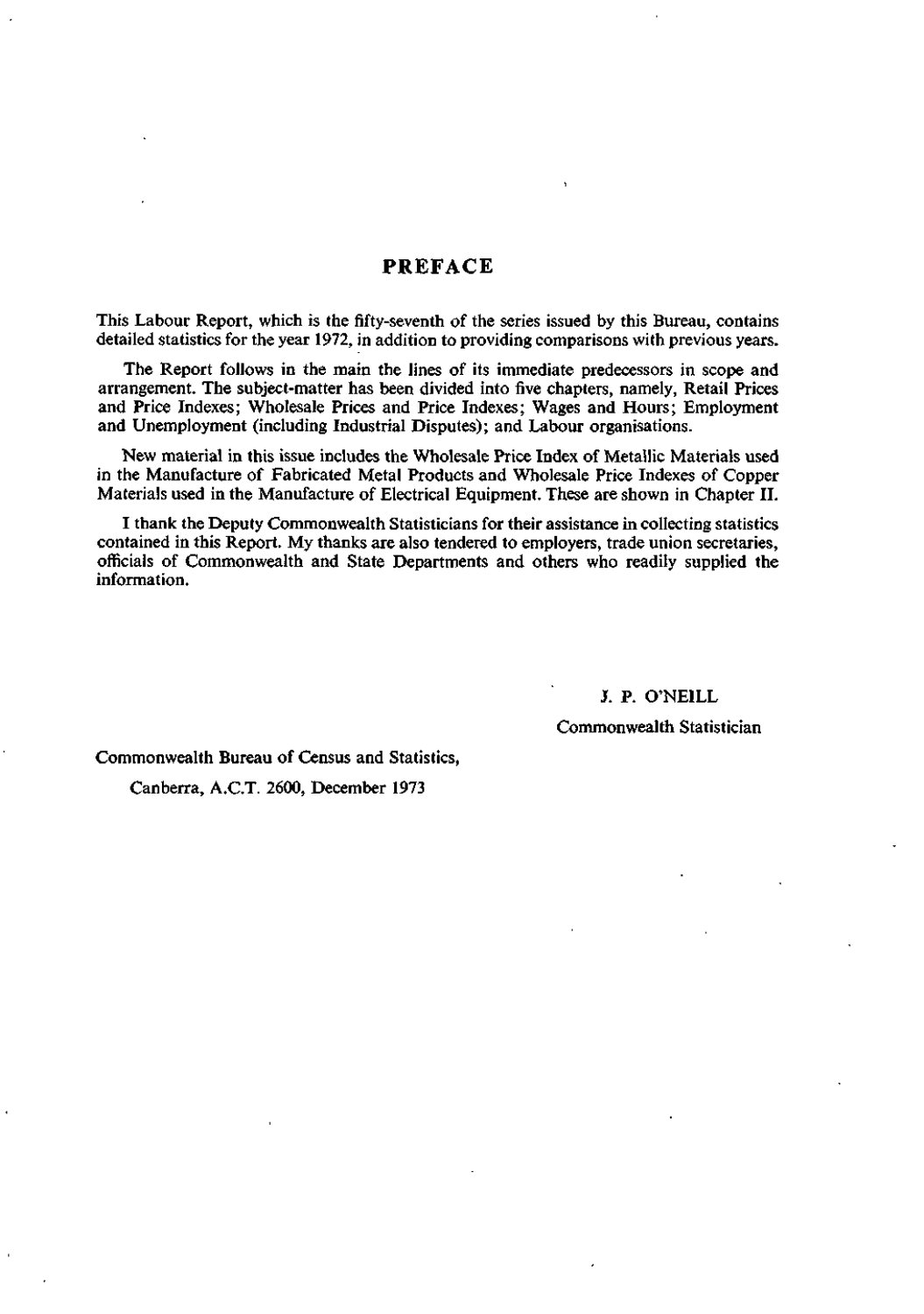#### SYNOPSIS

| CHAPTER 1, RETAIL PRICES AND PRICE INDEXES                                                                                                                                                                                                                                  |                         |                                                             |                            |  |  |   | page     |
|-----------------------------------------------------------------------------------------------------------------------------------------------------------------------------------------------------------------------------------------------------------------------------|-------------------------|-------------------------------------------------------------|----------------------------|--|--|---|----------|
| Collection of retail price information $\cdots$ , $\cdots$                                                                                                                                                                                                                  |                         |                                                             |                            |  |  | ٠ | ı        |
| Nature of retail price indexes-                                                                                                                                                                                                                                             |                         |                                                             |                            |  |  |   |          |
| 1. General                                                                                                                                                                                                                                                                  |                         |                                                             |                            |  |  |   | 2        |
|                                                                                                                                                                                                                                                                             |                         |                                                             |                            |  |  |   | 2<br>3   |
| 2. Weighting<br>3. The list of items<br>4. Essential features                                                                                                                                                                                                               |                         |                                                             | $\ddot{\phantom{0}}$       |  |  |   | 3        |
| 5. Effects of changing conditions on indexes .                                                                                                                                                                                                                              |                         |                                                             |                            |  |  |   | 3        |
| Purpose and use of retail price indexes-                                                                                                                                                                                                                                    |                         |                                                             |                            |  |  |   |          |
| 1. General<br>2. Price indexes and the cost of living<br>3. Price indexes and purchasing power                                                                                                                                                                              |                         |                                                             |                            |  |  |   | 3        |
|                                                                                                                                                                                                                                                                             |                         |                                                             |                            |  |  |   | 4        |
| 4. Use of price indexes by industrial tribunals $\cdot$ .                                                                                                                                                                                                                   |                         |                                                             | $\mathcal{L}^{\text{max}}$ |  |  |   | 4        |
| 5. Price indexes for individual cities $\cdots$                                                                                                                                                                                                                             |                         |                                                             |                            |  |  |   |          |
| Previous retail price indexes—                                                                                                                                                                                                                                              |                         |                                                             |                            |  |  |   |          |
|                                                                                                                                                                                                                                                                             |                         |                                                             |                            |  |  |   | 4        |
|                                                                                                                                                                                                                                                                             |                         |                                                             |                            |  |  |   | 5        |
| Consumer price index—                                                                                                                                                                                                                                                       |                         |                                                             |                            |  |  |   |          |
|                                                                                                                                                                                                                                                                             |                         |                                                             |                            |  |  |   | 5        |
| 1. Introduction<br>2. Origin<br>3. Purpose, scope and composition-                                                                                                                                                                                                          |                         |                                                             |                            |  |  |   | 6        |
|                                                                                                                                                                                                                                                                             |                         |                                                             |                            |  |  |   |          |
| (i) General<br>(i) Composition and weighting<br>(ii) Index numbers compiled<br>(iv) Sub-groups and special groupings                                                                                                                                                        |                         |                                                             |                            |  |  |   | 7<br>7   |
|                                                                                                                                                                                                                                                                             |                         |                                                             |                            |  |  |   | 9        |
|                                                                                                                                                                                                                                                                             |                         |                                                             |                            |  |  |   | 9        |
| 4. Structure-                                                                                                                                                                                                                                                               |                         |                                                             |                            |  |  |   |          |
| (i) A chain of linked indexes $\therefore$                                                                                                                                                                                                                                  | $\sim 100$ km s $^{-1}$ | $\bullet$ .<br><br><br><br><br><br><br><br><br><br><br><br> |                            |  |  |   | 10       |
|                                                                                                                                                                                                                                                                             |                         |                                                             |                            |  |  |   | 10       |
| (ii) Comparison of the linked series.<br>(iii) Basis of weighting                                                                                                                                                                                                           |                         |                                                             |                            |  |  |   | n        |
| 5. Prices and standards—                                                                                                                                                                                                                                                    |                         |                                                             |                            |  |  |   |          |
|                                                                                                                                                                                                                                                                             |                         |                                                             |                            |  |  |   | 13       |
|                                                                                                                                                                                                                                                                             |                         |                                                             |                            |  |  |   | 13<br>13 |
| Three and standards—<br>(i) General .<br>(ii) Bargain and sale prices, etc.<br>(iii) Specification of standards<br>(iv) Continuity of standards                                                                                                                             |                         | $\ddotsc$                                                   |                            |  |  |   | 14       |
|                                                                                                                                                                                                                                                                             |                         |                                                             |                            |  |  |   |          |
| 6. Notes on some index components— $\cdot$<br>The solution of the set of the set of the set of the set of the set of the set of the set of the set of the set of the set of the set of the set of the set of the set of the set of the set of the set of the set of the set |                         |                                                             |                            |  |  |   | 15       |
|                                                                                                                                                                                                                                                                             |                         |                                                             |                            |  |  |   | 15       |
|                                                                                                                                                                                                                                                                             |                         |                                                             |                            |  |  |   | 15       |
|                                                                                                                                                                                                                                                                             |                         |                                                             |                            |  |  |   | 15       |
|                                                                                                                                                                                                                                                                             |                         |                                                             |                            |  |  |   | 15<br>15 |
|                                                                                                                                                                                                                                                                             |                         |                                                             |                            |  |  |   | 15       |
| (vii) Motoring<br>(viii) Health services                                                                                                                                                                                                                                    |                         |                                                             |                            |  |  |   | 16       |
| 7. The housing group-                                                                                                                                                                                                                                                       |                         |                                                             |                            |  |  |   |          |
| e housing group—<br>(i) General                                                                                                                                                                                                                                             |                         |                                                             |                            |  |  |   | 16       |
| (i) General $\cdot$ (ii) Rent of privately owned houses $\cdot$ (iii) Rent of privately owned flats $\cdot$ (iv) Rent of government owned houses $\cdot$                                                                                                                    |                         |                                                             |                            |  |  |   | 17       |
|                                                                                                                                                                                                                                                                             |                         |                                                             |                            |  |  |   | 17<br>17 |
|                                                                                                                                                                                                                                                                             |                         |                                                             |                            |  |  |   | 18       |
|                                                                                                                                                                                                                                                                             |                         |                                                             |                            |  |  |   | 18       |
|                                                                                                                                                                                                                                                                             |                         |                                                             |                            |  |  |   | 19       |
| (v) Home ownership, general<br>(vi) House price<br>(vi) Rates<br>(vii) Rates<br>(viii) Repairs and maintenance<br>(ix) Special aspects of Canberra housing group                                                                                                            |                         |                                                             |                            |  |  |   | 19       |
|                                                                                                                                                                                                                                                                             |                         |                                                             |                            |  |  |   | 19       |
| 8. Publication of consumer price index numbers-                                                                                                                                                                                                                             |                         |                                                             |                            |  |  |   | 20       |
| (i) General .<br>(ii) Tabular statements of index numbers.                                                                                                                                                                                                                  |                         |                                                             |                            |  |  |   | 20.      |
| (iii) Revisions.                                                                                                                                                                                                                                                            |                         |                                                             |                            |  |  |   | 20       |
| 9. Change of reference base                                                                                                                                                                                                                                                 |                         |                                                             |                            |  |  |   | 21       |
| 10. List of items                                                                                                                                                                                                                                                           |                         |                                                             |                            |  |  |   | 21       |
|                                                                                                                                                                                                                                                                             |                         |                                                             |                            |  |  |   | 41       |
| Retail price index numbers, 1901-1972                                                                                                                                                                                                                                       |                         |                                                             |                            |  |  |   |          |
| International comparisons: Retail price index numbers                                                                                                                                                                                                                       |                         |                                                             |                            |  |  |   | 42       |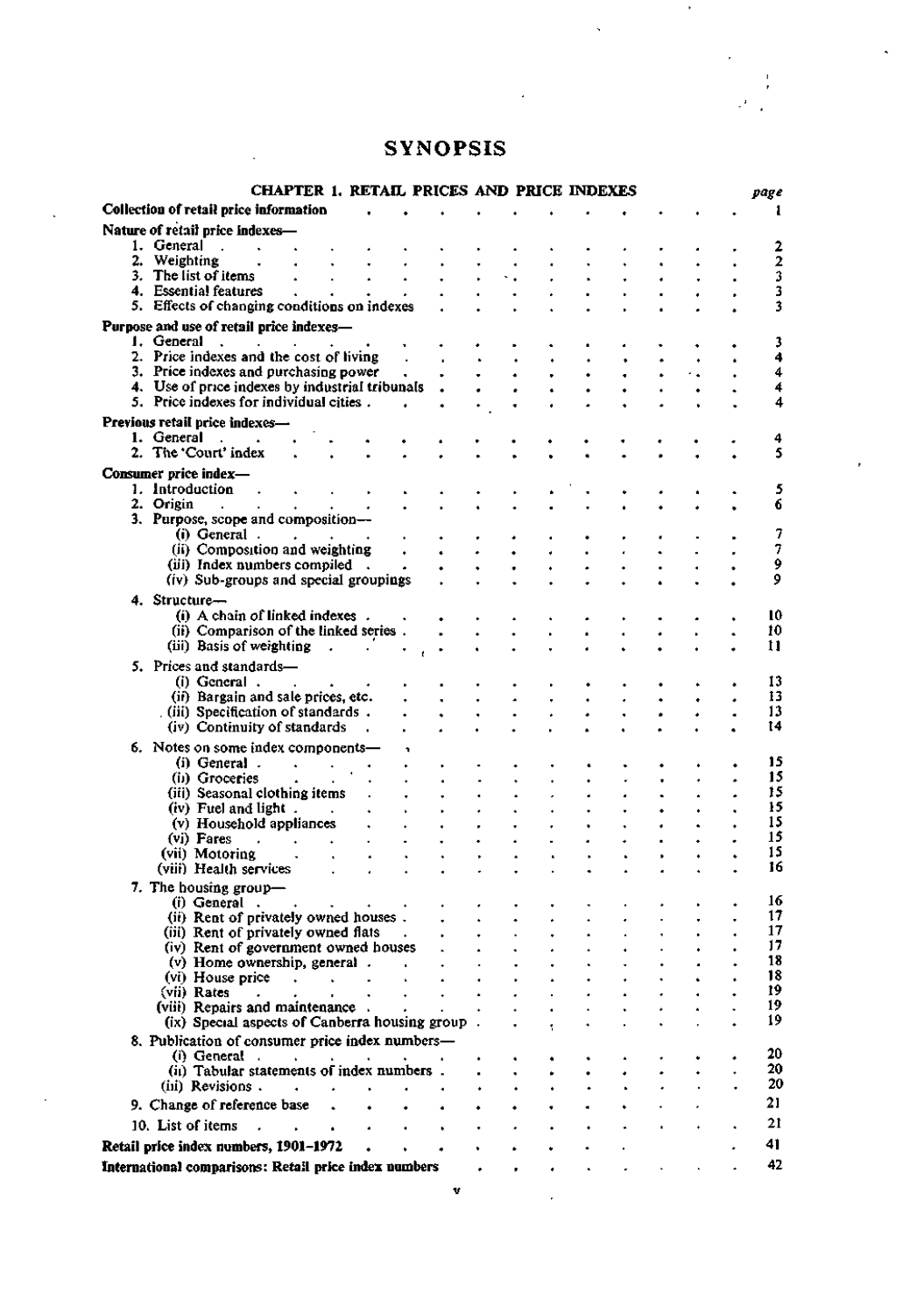|                | CHAPTER 2. WHOLESALE PRICES AND PRICE INDEXES                                                     |                                                                  |                                   |                                 |                    |                      |                      |         |   |    |                             |  | page      |
|----------------|---------------------------------------------------------------------------------------------------|------------------------------------------------------------------|-----------------------------------|---------------------------------|--------------------|----------------------|----------------------|---------|---|----|-----------------------------|--|-----------|
| <b>General</b> |                                                                                                   |                                                                  |                                   |                                 |                    |                      |                      |         |   |    |                             |  | 44        |
|                | Melbourne wholesale price index                                                                   |                                                                  |                                   |                                 |                    |                      |                      |         |   |    |                             |  | 44        |
|                | Wholesale price (basic materials and foodstuffs) index                                            |                                                                  |                                   |                                 |                    |                      |                      |         |   |    |                             |  | 44        |
|                | Wholesale price index of electrical installation materials                                        |                                                                  |                                   |                                 |                    |                      |                      |         |   |    |                             |  | 44        |
|                | Wholesale price index of materials used in building other than house building—                    |                                                                  |                                   |                                 |                    |                      |                      |         |   |    |                             |  |           |
|                | 1. General                                                                                        | $\mathbf{z}$ . The $\mathbf{z}$<br>$\sim$                        |                                   | $\mathbf{r} = \mathbf{r}$       | $\bullet$          |                      |                      |         |   |    |                             |  | 45        |
|                | 2. Scope and composition                                                                          | $\mathbf{A}$                                                     | $\mathbf{r}$                      |                                 |                    |                      |                      |         |   |    |                             |  | 45        |
|                | 3. Base period and method of calculation.                                                         |                                                                  |                                   |                                 |                    |                      |                      |         |   |    |                             |  | 45        |
|                | 4. Derivation of items and weights.                                                               |                                                                  |                                   | $\mathbf{L}^{\text{max}}$       | $\mathbf{r}$       |                      |                      |         |   |    |                             |  | 45        |
|                | 5. The weights<br><b>Contract</b>                                                                 | $\mathbf{r} = \mathbf{r}$                                        | $\mathbf{v} = \mathbf{v}$         |                                 |                    |                      |                      |         |   |    |                             |  | 46        |
|                | 6. Prices                                                                                         |                                                                  |                                   |                                 |                    |                      |                      |         |   |    |                             |  | 48        |
|                | 7. Index numbers.                                                                                 | ÷.<br>$\ddot{\phantom{0}}$                                       | $\bullet$ . The set of $\bullet$  | ¥                               | <b>All College</b> | $\bullet$            |                      |         |   |    |                             |  | 49        |
|                | Wholesale price index of materials used in house building-                                        |                                                                  |                                   |                                 |                    |                      |                      |         |   |    |                             |  |           |
|                | 1. General<br>$\mathbf{r}$                                                                        | $\ddot{\phantom{0}}$                                             |                                   | $\sim 10^{-1}$ , $\sim 10^{-1}$ |                    |                      |                      |         |   |    |                             |  | 59        |
|                | 2. Scope and composition                                                                          | $\bullet$                                                        | $\mathbf{A}$                      | $\mathbf{v}$                    |                    |                      |                      |         |   |    |                             |  | 59        |
|                | 3. Base period and method of calculation                                                          |                                                                  |                                   |                                 |                    |                      |                      |         |   |    |                             |  | 59        |
|                | 4. Derivation of items and weights.                                                               |                                                                  |                                   |                                 |                    |                      |                      |         |   |    |                             |  | 59        |
|                | 5. The weights<br><b>Contract Contract</b>                                                        | $\mathbf{r} = \mathbf{r} + \mathbf{r}$ . The set of $\mathbf{r}$ |                                   |                                 |                    |                      |                      |         |   |    |                             |  | 60        |
|                | 6. Prices                                                                                         |                                                                  |                                   |                                 |                    |                      |                      |         |   |    |                             |  | 60        |
|                | 7. Index numbers.                                                                                 | $\ddot{\phantom{0}}$<br>$\cdot$                                  | $\ddot{\phantom{0}}$              | $\blacksquare$                  | $\bullet$          | k,                   | ¥                    |         |   |    |                             |  | 61        |
|                | Wholesale price index of metallic materials used in the manufacture of fabricated metal products— |                                                                  |                                   |                                 |                    |                      |                      |         |   |    |                             |  |           |
|                | 1. General                                                                                        |                                                                  |                                   |                                 |                    |                      |                      |         |   |    |                             |  | 72        |
|                | 2. Scope and composition                                                                          |                                                                  | <b>Service State</b>              | $\sim$                          | $\sim$             |                      |                      |         |   |    |                             |  | 72        |
|                | 3. Base period and method of calculation .                                                        |                                                                  |                                   |                                 |                    | $\ddot{\phantom{0}}$ | $\ddot{\phantom{0}}$ | $\cdot$ | ÷ | ä, | $\hat{\boldsymbol{\cdot} }$ |  | 73        |
|                | 4. Prices.<br>$\sim$                                                                              |                                                                  |                                   |                                 |                    |                      |                      |         |   |    |                             |  | 73        |
|                | 5. Index numbers.                                                                                 | $\mathbf{r}$                                                     | ä.                                | $\sim$                          |                    |                      |                      |         |   |    |                             |  | 73        |
|                | Wholesale price indexes of copper materials used in the manufacture of electrical equipment—      |                                                                  |                                   |                                 |                    |                      |                      |         |   |    |                             |  |           |
|                | 1. General<br><b>Carl Carl Corporation</b>                                                        |                                                                  | and the company                   |                                 |                    |                      |                      |         |   |    |                             |  | 75        |
|                | 2. Scope and composition                                                                          | $\mathcal{L}$                                                    | $\bullet$                         | $\Delta$                        |                    |                      |                      |         |   |    |                             |  | 75        |
|                | 3. Base period and method of calculation                                                          |                                                                  |                                   |                                 |                    |                      |                      |         |   |    |                             |  | 75        |
|                | 4. Prices<br>$\mathbf{r}$                                                                         |                                                                  |                                   |                                 |                    |                      |                      |         |   |    |                             |  | 75        |
|                | 5. Index numbers.                                                                                 | v.                                                               |                                   |                                 |                    |                      |                      |         |   |    |                             |  | 75        |
|                | 6. Weighting pattern                                                                              | $\sim$                                                           |                                   |                                 | $\Delta$           | ä.                   |                      |         |   |    |                             |  | 76        |
|                |                                                                                                   |                                                                  | <b>CHAPTER 3. WAGES AND HOURS</b> |                                 |                    |                      |                      |         |   |    |                             |  |           |
|                | Rates of wage and bours of work-                                                                  |                                                                  |                                   |                                 |                    |                      |                      |         |   |    |                             |  |           |
|                | 1. General                                                                                        | $\mathbf{r}$                                                     | $\mathbf{L}$                      |                                 |                    |                      |                      |         |   |    |                             |  | 78        |
|                | 2. Indexes of minimum weekly and hourly wage rates and standard hours of work                     |                                                                  |                                   |                                 |                    |                      |                      |         |   |    |                             |  | 78        |
|                | 3. Weekly wage rates, adult males-                                                                |                                                                  |                                   |                                 |                    |                      |                      |         |   |    |                             |  |           |
|                | (i) Industry groups, States                                                                       |                                                                  |                                   |                                 |                    |                      |                      |         |   |    |                             |  | 81        |
|                | (ii) Summary, States                                                                              | $\sim$                                                           |                                   |                                 |                    |                      |                      |         |   |    |                             |  | 83        |
|                | (iii) Industry groups, Australia                                                                  |                                                                  |                                   |                                 |                    |                      |                      |         |   |    |                             |  | 84        |
|                | (iv) Components of wage rate.<br>(v) Commonwealth awards, etc., and State awards, etc.            |                                                                  |                                   |                                 |                    |                      |                      |         |   |    |                             |  | 86<br>86  |
|                | 4. Weekly wage rates, adult females-                                                              |                                                                  |                                   |                                 |                    |                      |                      |         |   |    |                             |  |           |
|                | (i) Industry groups, States                                                                       |                                                                  |                                   |                                 |                    |                      |                      |         |   |    |                             |  | 87        |
|                | (ii) Summary, States                                                                              | $\epsilon$                                                       |                                   |                                 |                    |                      |                      |         |   |    |                             |  | 88        |
|                | (iii) Industry groups, Australia                                                                  |                                                                  |                                   |                                 |                    |                      |                      |         |   |    |                             |  | 90        |
|                | 5. Hourly wage rates, adult males-                                                                |                                                                  |                                   |                                 |                    |                      |                      |         |   |    |                             |  |           |
|                | (i) Industry groups, States                                                                       |                                                                  |                                   |                                 |                    |                      |                      |         |   |    |                             |  | 90        |
|                | (ii) Summary, States<br>(iii) Industry groups, Australia                                          |                                                                  |                                   |                                 |                    |                      |                      |         |   |    |                             |  | 92.<br>94 |
|                | 6. Hourly wage rates, adult females-                                                              |                                                                  |                                   |                                 |                    |                      |                      |         |   |    |                             |  |           |
|                | (i) Industry groups, States                                                                       |                                                                  |                                   |                                 |                    |                      |                      |         |   |    |                             |  | 95        |
|                | (ii) Summary, States                                                                              |                                                                  |                                   |                                 |                    |                      |                      |         |   |    |                             |  | 96        |
|                | (iii) Industry groups, Australia                                                                  |                                                                  |                                   |                                 |                    |                      |                      |         |   |    |                             |  | 97        |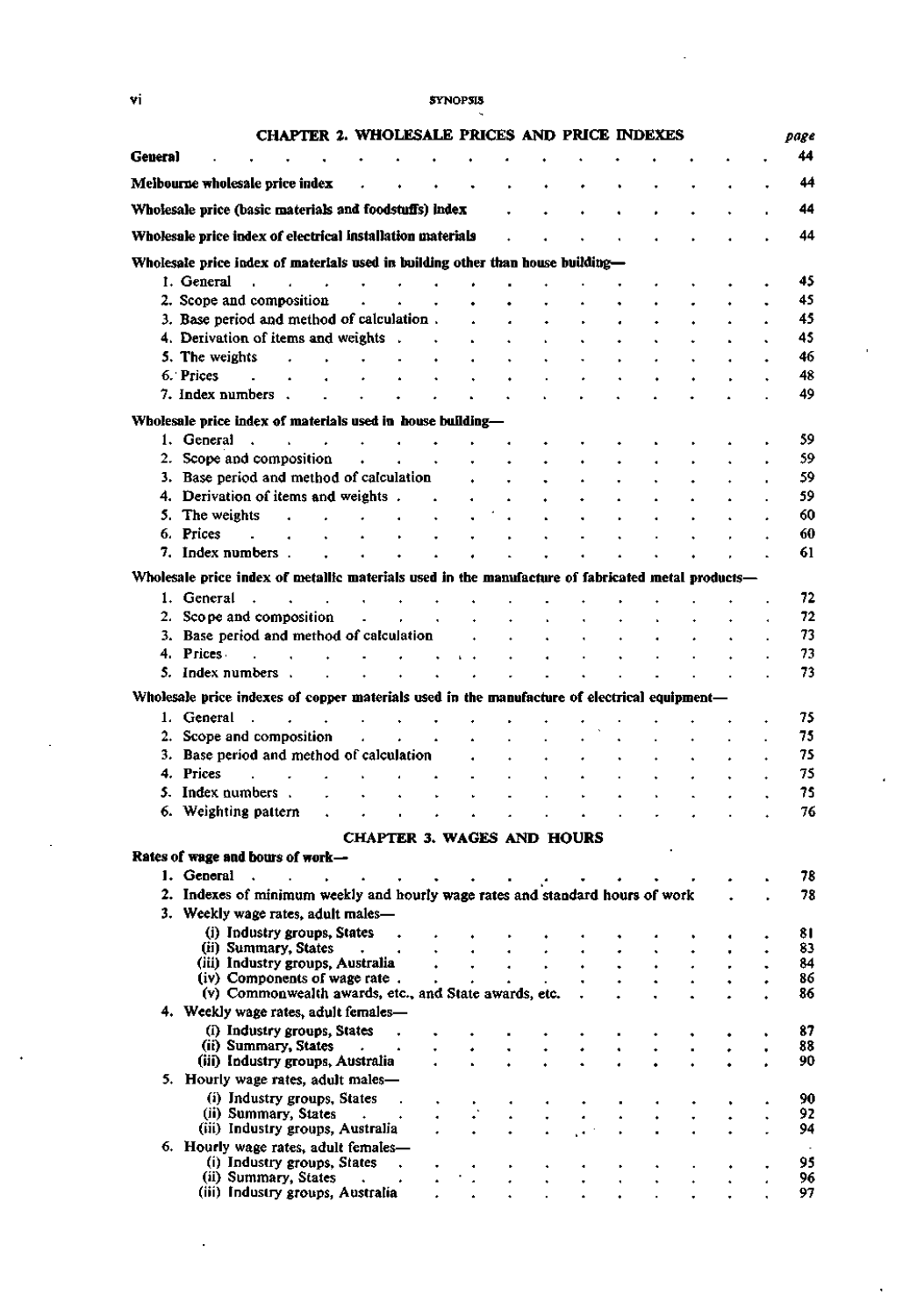|                                                                                     | <b>CHAPTER 3. WAGES AND HOURS-continued</b>                                   |                                          |                      |                          |                          |                          |           |                      |           |   |    |    | page       |
|-------------------------------------------------------------------------------------|-------------------------------------------------------------------------------|------------------------------------------|----------------------|--------------------------|--------------------------|--------------------------|-----------|----------------------|-----------|---|----|----|------------|
| 7. Standard hours of work-                                                          |                                                                               |                                          |                      |                          |                          |                          |           |                      |           |   |    |    |            |
| (i) General.                                                                        |                                                                               |                                          |                      |                          |                          |                          |           |                      |           |   |    |    | 98         |
| $(ii)$ The 44-hour Week $\blacksquare$                                              |                                                                               |                                          |                      |                          |                          |                          |           |                      |           |   |    |    | 98         |
| (iii) The 40-hour Week.                                                             |                                                                               |                                          |                      |                          |                          |                          |           |                      |           |   |    |    | 99         |
| (iv) Weighted average standard weekly hours of work                                 |                                                                               |                                          |                      |                          |                          |                          |           |                      |           |   |    |    | 100        |
| Average weekly earnings                                                             |                                                                               |                                          |                      |                          |                          |                          |           |                      |           |   |    |    | 103        |
|                                                                                     |                                                                               |                                          |                      |                          |                          |                          |           |                      |           |   |    |    |            |
| Surveys of wage rates, earnings and hours-                                          |                                                                               |                                          |                      |                          |                          |                          |           |                      |           |   |    |    |            |
| 1. General                                                                          |                                                                               |                                          |                      |                          |                          |                          |           |                      |           |   |    |    | 106        |
| 2. Survey of wage rates and earnings. September 1960                                |                                                                               |                                          |                      |                          |                          |                          |           |                      |           |   |    |    | 106        |
| 3. Survey of weekly earnings, October 1961.                                         |                                                                               |                                          |                      |                          |                          |                          | $\bullet$ |                      |           |   |    |    | 106        |
| 4. Survey of weekly earnings, October 1965                                          |                                                                               |                                          |                      |                          | $\mathbf{r}$             |                          |           |                      |           |   |    |    | 107        |
| 5. Survey of weekly earnings (size distribution), May 1971.                         |                                                                               |                                          |                      |                          |                          |                          |           |                      | $\bullet$ | ¥ | ¥. | ä, | 107        |
| 6. Surveys of weekly earnings and hours, October 1962 to 1964, 1966 to 1972-        |                                                                               |                                          |                      |                          |                          |                          |           |                      |           |   |    |    |            |
| (i) General.                                                                        | <b>Service Contractor</b>                                                     |                                          |                      | and the control of the   |                          |                          |           |                      |           |   |    |    | 107        |
| $(ii)$ Scope of surveys $\cdot$ $\cdot$<br>(iii) Reliability of the estimates       |                                                                               |                                          |                      |                          |                          |                          |           |                      |           |   |    |    | 108<br>108 |
| (iv) Comparability of results.                                                      |                                                                               |                                          |                      | $\sim 100$               | $\Delta \sim 10^{-10}$   |                          |           |                      |           |   |    |    | 110        |
| (v) Definitions                                                                     |                                                                               |                                          |                      |                          |                          |                          |           |                      |           |   |    |    | 110        |
| (vi) Average earnings and hours, industry groups-States and Australia               |                                                                               |                                          |                      |                          |                          |                          |           |                      |           |   |    |    | 111        |
| Arbitration and Wages Board Acts and associated legislation-                        |                                                                               |                                          |                      |                          |                          |                          |           |                      |           |   |    |    |            |
| 1. General                                                                          |                                                                               |                                          |                      |                          |                          |                          |           |                      |           |   |    |    |            |
|                                                                                     | $\mathbf{L}^{\text{max}} = \mathbf{L}^{\text{max}} = \mathbf{L}^{\text{max}}$ | $\rightarrow$                            |                      |                          |                          |                          |           |                      |           |   |    |    | 119        |
| 2. Laws regulating industrial matters                                               |                                                                               |                                          |                      |                          |                          |                          |           |                      |           |   |    |    | 119        |
| 3. Methods of administration-                                                       |                                                                               |                                          |                      |                          |                          |                          |           |                      |           |   |    |    |            |
| (i) Commonwealth                                                                    |                                                                               | <b>Contract</b>                          |                      |                          |                          |                          |           |                      |           |   |    |    | 119        |
| (ii) States                                                                         |                                                                               |                                          |                      |                          |                          |                          |           |                      |           |   |    |    | 123        |
| 4. New legislation and special reports-                                             |                                                                               |                                          |                      |                          |                          |                          |           |                      |           |   |    |    |            |
| (i) Commonwealth                                                                    |                                                                               |                                          |                      |                          |                          |                          |           |                      |           |   |    |    | 124        |
| (ii)-(viii) States and Territories                                                  |                                                                               |                                          |                      |                          |                          |                          |           |                      |           |   |    |    | $125 - 7$  |
| Incidence of industrial awards, determinations and collective agreements, May 1968— |                                                                               |                                          |                      |                          |                          |                          |           |                      |           |   |    |    |            |
| 1. General<br>$\Delta$                                                              |                                                                               | $\ddot{\phantom{1}}$                     | ¥.                   |                          |                          |                          |           |                      |           | ٠ | ٠  |    | 129        |
| 2. Coverage.                                                                        |                                                                               |                                          |                      |                          |                          |                          |           |                      |           |   |    |    | 129        |
| 3. Comparability of results                                                         |                                                                               |                                          |                      |                          |                          |                          |           |                      |           |   |    |    | 130        |
| 4. Definitions<br>$\bullet$ .                                                       |                                                                               | $\mathbf{a} = \mathbf{a} + \mathbf{a}$ . |                      | $\bullet$                | $\overline{\phantom{a}}$ |                          |           |                      |           |   |    |    | 130        |
|                                                                                     |                                                                               |                                          |                      |                          |                          |                          |           |                      |           |   |    |    |            |
| Determination of wage rates in Australia-                                           |                                                                               |                                          |                      |                          |                          |                          |           |                      |           |   |    |    |            |
| 1. General                                                                          | $\mathbf{L}$                                                                  |                                          |                      |                          |                          |                          |           |                      |           |   |    |    | 133        |
| 2. Commonwealth basic wage and wage margins                                         |                                                                               |                                          |                      |                          |                          |                          |           |                      |           |   |    |    | 133        |
| 3. Commonwealth total wages                                                         |                                                                               |                                          |                      | and a strategic control. |                          | ×.                       |           | $\ddot{\phantom{0}}$ |           |   |    |    | 134        |
| 4. Commonwealth minimum wages.                                                      |                                                                               |                                          |                      | $\epsilon$               |                          |                          |           |                      |           |   |    |    | 135        |
| 5. Equal pay, Commonwealth awards, etc.                                             |                                                                               |                                          |                      |                          |                          |                          |           |                      |           |   |    |    | 136        |
| Determination of wage rates in State awards, etc.-                                  |                                                                               |                                          |                      |                          |                          |                          |           |                      |           |   |    |    |            |
| 1. New South Wales                                                                  |                                                                               |                                          |                      |                          |                          |                          |           |                      |           |   |    |    | 138        |
| 2. Victoria<br>$\ddot{\phantom{a}}$                                                 |                                                                               |                                          |                      |                          |                          |                          |           |                      |           |   |    |    | 140        |
| 3. Oueensland                                                                       | $\blacksquare$                                                                |                                          |                      |                          |                          |                          |           |                      |           |   |    |    | 141        |
| 4. South Australia                                                                  |                                                                               | ٠                                        |                      |                          |                          |                          |           |                      |           |   |    |    | 142        |
| $\sim$                                                                              |                                                                               |                                          |                      |                          |                          |                          |           |                      |           |   |    |    | 143        |
| 5. Western Australia                                                                | $\bullet$<br>$\ddot{\phantom{1}}$                                             |                                          | ×.                   |                          |                          |                          |           |                      |           |   |    |    |            |
| 6. Tasmania.<br>$\mathbf{A}^{\mathbf{r}}$                                           |                                                                               |                                          |                      |                          |                          |                          |           |                      |           |   |    |    | 145        |
| 7. Equal pay, State awards, etc.                                                    |                                                                               |                                          | $\ddot{\phantom{0}}$ |                          |                          |                          |           |                      |           |   |    |    | 146        |
| Annual leave-                                                                       |                                                                               |                                          |                      |                          |                          |                          |           |                      |           |   |    |    |            |
| 1. General<br>$\sim$ $\sim$ $\sim$                                                  |                                                                               |                                          |                      |                          |                          |                          |           |                      |           |   |    |    | 147        |
| 2. Commonwealth.                                                                    |                                                                               |                                          |                      |                          |                          |                          |           |                      |           |   |    |    | 147        |
| 3. New South Wales                                                                  | ¥                                                                             |                                          |                      |                          |                          |                          |           |                      |           |   |    |    | 148        |
| 4. Victoria .                                                                       |                                                                               |                                          |                      |                          |                          |                          |           |                      |           |   |    |    | 148        |
| 5. Queensland                                                                       |                                                                               |                                          |                      |                          |                          | $\overline{\phantom{a}}$ |           | ٠                    |           |   |    |    | 149        |
|                                                                                     |                                                                               |                                          |                      |                          |                          |                          |           |                      |           |   |    |    | 149        |
| 6. South Australia                                                                  | ä.                                                                            |                                          |                      |                          |                          |                          |           |                      |           |   |    |    |            |
| 7. Western Australia                                                                | $\mathbf{r}$                                                                  |                                          |                      | ۰                        |                          |                          |           |                      |           |   |    |    | 150        |
|                                                                                     | $\sim$                                                                        | $\sim$                                   |                      |                          |                          |                          |           |                      |           |   |    |    | 150        |

 $\ddot{\phantom{a}}$ 

 $\cdot$ 

**\** 

 $\overline{\phantom{a}}$ 

SYNOPSIS vii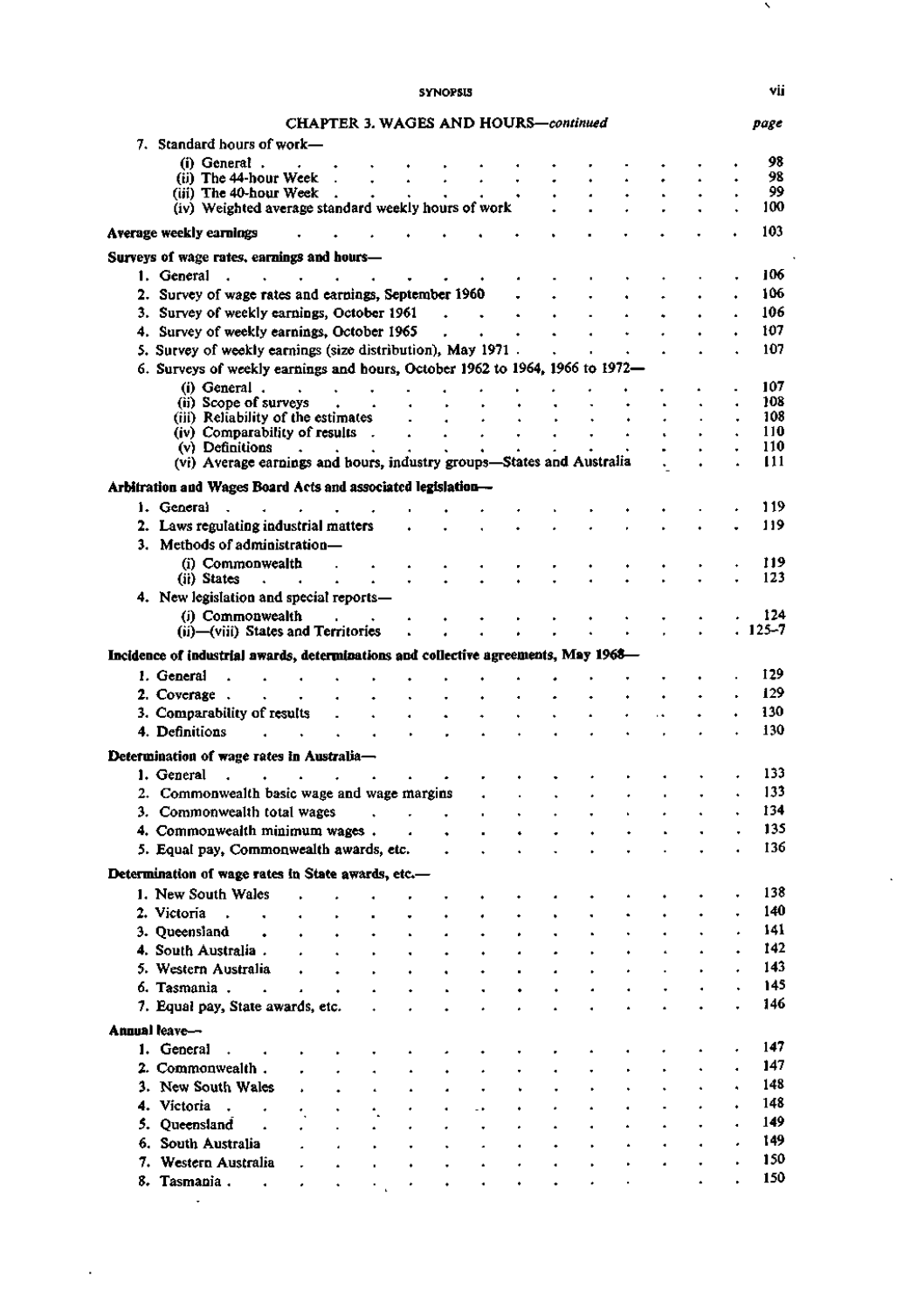#### **VI11 SYNOPSIS**

- 11

 $\ddot{\phantom{a}}$ 

|                                                                                               | CHAPTER 3. WAGES AND HOURS-continued   |  |  |  |  |  |  | page       |
|-----------------------------------------------------------------------------------------------|----------------------------------------|--|--|--|--|--|--|------------|
| Long service leave-                                                                           |                                        |  |  |  |  |  |  |            |
| 1. General                                                                                    |                                        |  |  |  |  |  |  | 150        |
| 2. Commonwealth-                                                                              |                                        |  |  |  |  |  |  |            |
| (i) General.                                                                                  |                                        |  |  |  |  |  |  | 150        |
| (ii) Australian Territories                                                                   |                                        |  |  |  |  |  |  | 152        |
| (iii) Stevedoring industry                                                                    |                                        |  |  |  |  |  |  | 152        |
| 3. New South Wales                                                                            |                                        |  |  |  |  |  |  | 153        |
| 4. Victoria<br>$\sim$                                                                         |                                        |  |  |  |  |  |  | 154        |
| 5. Queensland                                                                                 |                                        |  |  |  |  |  |  | 155        |
| 6. South Australia                                                                            |                                        |  |  |  |  |  |  | 155        |
| 7. Western Australia                                                                          |                                        |  |  |  |  |  |  | 156        |
| 8. Tasmania.                                                                                  |                                        |  |  |  |  |  |  | 156        |
| Child endowment in Australia.                                                                 |                                        |  |  |  |  |  |  | 157        |
|                                                                                               |                                        |  |  |  |  |  |  |            |
|                                                                                               | CHAPTER 4. EMPLOYMENT AND UNEMPLOYMENT |  |  |  |  |  |  |            |
| The labour force                                                                              |                                        |  |  |  |  |  |  | 160        |
| The Population Census-                                                                        |                                        |  |  |  |  |  |  |            |
| 1. General                                                                                    |                                        |  |  |  |  |  |  | 160        |
| 2. Occupational status, employment status and labour force status                             |                                        |  |  |  |  |  |  | 162        |
| 3. Employment status, age and marital status .                                                |                                        |  |  |  |  |  |  | 163        |
| 4. Occupation                                                                                 |                                        |  |  |  |  |  |  | 163        |
| 5. Industry<br>$\ddot{\phantom{0}}$                                                           |                                        |  |  |  |  |  |  | 166        |
| The population survey                                                                         |                                        |  |  |  |  |  |  | 170        |
| The labour force survey.                                                                      |                                        |  |  |  |  |  |  | 170        |
|                                                                                               |                                        |  |  |  |  |  |  |            |
| Survey of leavers from schools, universities or other educational institutions, February 1973 |                                        |  |  |  |  |  |  | 183        |
| Employed wage and salary earners-                                                             |                                        |  |  |  |  |  |  |            |
| 1. General<br>$\mathbf{r}$<br>$\ddot{\phantom{a}}$                                            |                                        |  |  |  |  |  |  | 187        |
| 2. Total civilian employees and defence forces.                                               |                                        |  |  |  |  |  |  | 188        |
| 3. Civilian employees-                                                                        |                                        |  |  |  |  |  |  |            |
| (i) Australia-Industry groups                                                                 |                                        |  |  |  |  |  |  | 189        |
| (ii) States and Territories-Totals<br>(iii) Australia, 1947 to 1973                           |                                        |  |  |  |  |  |  | 190<br>191 |
| (iv) Private and Government.                                                                  |                                        |  |  |  |  |  |  |            |
| 4. Government employees-                                                                      |                                        |  |  |  |  |  |  | 192        |
|                                                                                               |                                        |  |  |  |  |  |  |            |
| (i) States and Territories                                                                    |                                        |  |  |  |  |  |  | 192        |
| (ii) Australia                                                                                |                                        |  |  |  |  |  |  | 193        |
|                                                                                               |                                        |  |  |  |  |  |  |            |
| Commonwealth Employment Service-                                                              |                                        |  |  |  |  |  |  |            |
| 1. General<br>J.                                                                              |                                        |  |  |  |  |  |  | 193        |
| 2. Persons registered for employment                                                          |                                        |  |  |  |  |  |  | 194        |
| 3. Job vacancies                                                                              | the contract of the contract of the    |  |  |  |  |  |  | 195        |
| Commonwealth unemployment and sickness benefits-                                              |                                        |  |  |  |  |  |  |            |
| 1. General                                                                                    |                                        |  |  |  |  |  |  | 195        |
| 2. Rates of benefit                                                                           |                                        |  |  |  |  |  |  | 196        |
| 3. Unemployment benefit-                                                                      |                                        |  |  |  |  |  |  |            |
| (i) Number on benefit                                                                         |                                        |  |  |  |  |  |  | 197        |
| (ii) Amounts paid.                                                                            |                                        |  |  |  |  |  |  | 197        |
| Commonwealth special benefit,                                                                 |                                        |  |  |  |  |  |  | 198        |
| <b>Labour Turnover-</b>                                                                       |                                        |  |  |  |  |  |  |            |
| 1. General<br>2. Scope of surveys                                                             |                                        |  |  |  |  |  |  | 198<br>199 |
| 3. Comparability of results<br>4. Definitions<br>$\mathbf{r}$                                 |                                        |  |  |  |  |  |  | 199<br>200 |

÷

 $\ddot{\phantom{a}}$ 

 $\sim$ 

 $\Delta$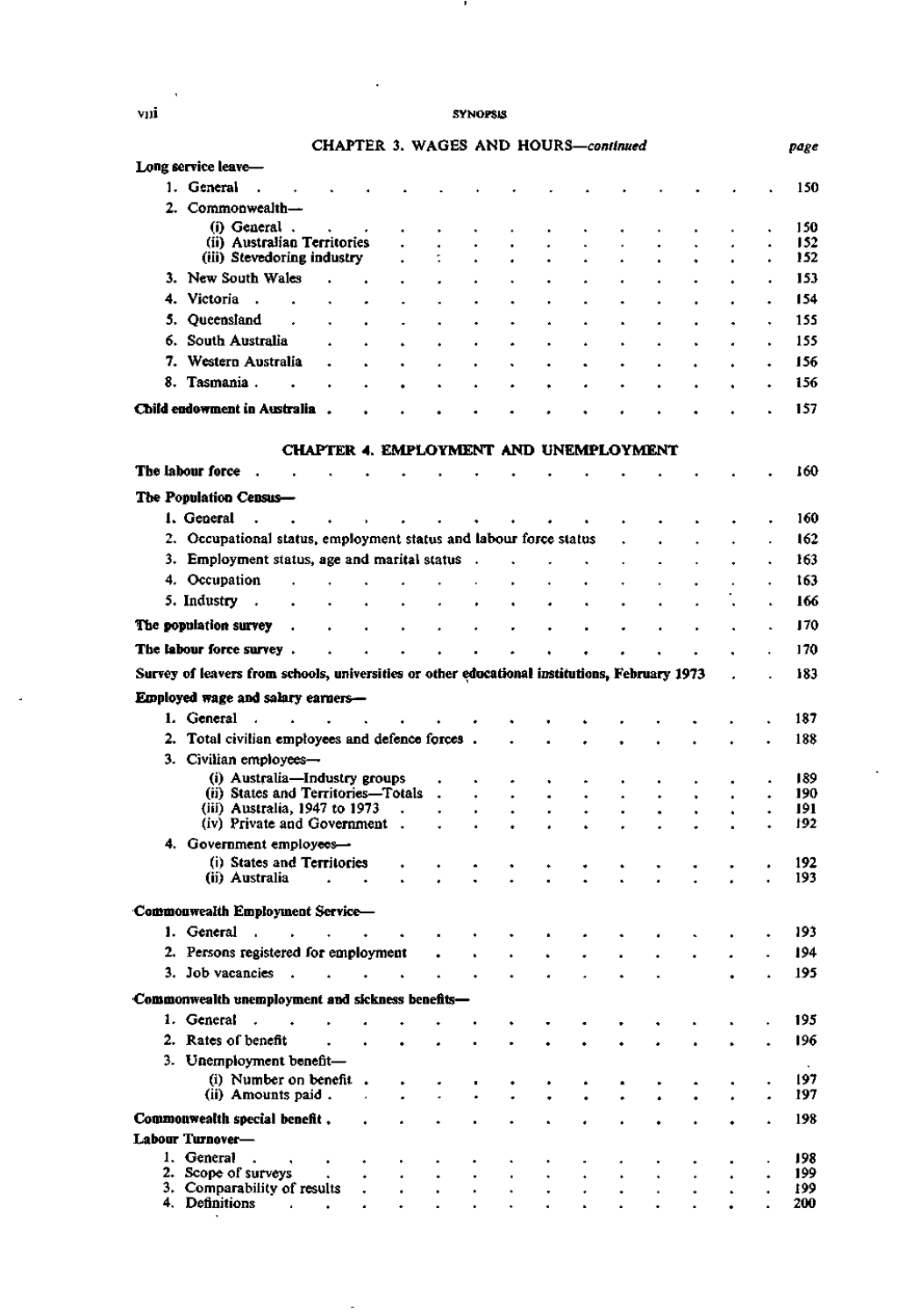### SYNOPSIS ix in the system of the system of the system of the system of the system of the system of the system of the system of the system of the system of the system of the system of the system of the system of the system

 $\sim$ 

 $\overline{\phantom{a}}$ 

 $\bar{\mathcal{A}}$ 

 $\ddot{\phantom{a}}$ 

|    | CHAPTER 4. EMPLOYMENT AND UNEMPLOYMENT-continued             |                                                       |   |           |                      |   |   |   |  | page              |
|----|--------------------------------------------------------------|-------------------------------------------------------|---|-----------|----------------------|---|---|---|--|-------------------|
|    | Industrial disputes—                                         |                                                       |   |           |                      |   |   |   |  |                   |
|    | 1. General                                                   |                                                       |   |           |                      |   |   |   |  | 205               |
|    | 2. Australian Standard Industrial Classification (ASIC).     |                                                       |   |           | $\ddot{\phantom{a}}$ |   |   |   |  | 206               |
| 3. | Industries-                                                  |                                                       |   |           |                      |   |   |   |  |                   |
|    | (1) States and Territories<br>(ii) Australia                 | ٠                                                     |   |           |                      |   |   |   |  | 208<br>217        |
|    | 4. States and Territories                                    |                                                       |   |           |                      |   |   |   |  | 222               |
|    | 5. Duration-                                                 |                                                       |   |           |                      |   | ٠ |   |  |                   |
|    | (i) General.<br>(ii) Industry groups<br>$\sim$               | $\cdot$<br>$\blacksquare$                             | ۰ | $\bullet$ |                      |   |   |   |  | 223<br>223        |
|    | (iii) Summary, 1968 to 1972                                  |                                                       |   |           |                      |   |   |   |  | 224               |
| 6. | Causes-                                                      |                                                       |   |           |                      |   |   |   |  |                   |
|    | (i) Industries<br>(ii) Summary, 1968–1972                    |                                                       |   |           |                      |   |   |   |  | 226<br>227        |
| 7. | Methods of settlement-                                       |                                                       |   |           |                      |   |   |   |  |                   |
|    | (i) General,<br>$(n)$ Industries<br>(iii) Summary, 1968–1972 | $\blacksquare$                                        |   |           |                      |   |   |   |  | 228<br>229<br>230 |
|    | 8. Analysis by workers involved                              | $\mathbf{A}$ and $\mathbf{A}$<br>$\ddot{\phantom{0}}$ |   |           |                      |   |   | ٠ |  | 232               |
|    |                                                              |                                                       |   |           |                      |   |   |   |  |                   |
|    | 9. Analysis by total working days lost                       | $\ddot{\phantom{a}}$                                  |   |           |                      |   |   |   |  | 233               |
|    | 10. Working days lost per 1,000 employees                    |                                                       |   |           |                      |   |   |   |  | 234               |
|    | Workers' compensation legislation .                          | ٠                                                     | ٠ | ¥         | ٠                    | ٠ | ٠ | ٠ |  | 235               |

#### CHAPTER 5. LABOUR ORGANISATIONS

| Labour organisations in Australia---                                                      |                                                                  |              |                      |                      |  |  |  |  |            |
|-------------------------------------------------------------------------------------------|------------------------------------------------------------------|--------------|----------------------|----------------------|--|--|--|--|------------|
| I. General                                                                                |                                                                  |              |                      |                      |  |  |  |  | 248        |
| 2. Trade Unions-                                                                          |                                                                  |              |                      |                      |  |  |  |  |            |
| (i) General                                                                               |                                                                  |              |                      |                      |  |  |  |  | 248        |
|                                                                                           | (ii) Number and membership.                                      |              |                      |                      |  |  |  |  | 249        |
| (iii) Industry groups                                                                     |                                                                  | $\mathbf{r}$ | $\ddot{\phantom{1}}$ | $\ddot{\phantom{1}}$ |  |  |  |  | 249        |
|                                                                                           | (iv) Number of members and proportion of wage and salary earners |              |                      |                      |  |  |  |  | 250        |
|                                                                                           | (v) Classification according to number of members .              |              |                      |                      |  |  |  |  | 251        |
|                                                                                           | (vi) Interstate or Federated Trade Unions                        |              |                      |                      |  |  |  |  | 252        |
| 3. Employer and employee organisations registered under industrial arbitration acts, etc. |                                                                  |              |                      |                      |  |  |  |  | 252        |
| 4. Central labour organisations-                                                          |                                                                  |              |                      |                      |  |  |  |  |            |
|                                                                                           |                                                                  |              |                      |                      |  |  |  |  |            |
|                                                                                           | (i) Trades and labour councils                                   |              |                      |                      |  |  |  |  | 254        |
|                                                                                           | (ii) Australian Council of Trade Unions.                         |              |                      |                      |  |  |  |  | 254        |
| (iii) Australian Council of Salaried and Professional Associations                        |                                                                  |              |                      |                      |  |  |  |  | 255        |
| (iv) Council of Commonwealth Public Service Organisations                                 |                                                                  |              |                      |                      |  |  |  |  | 255<br>256 |
|                                                                                           | (v) Council of Professional Associations.                        |              |                      |                      |  |  |  |  |            |
| International Labour Organisation-                                                        |                                                                  |              |                      |                      |  |  |  |  |            |
| 1. General                                                                                |                                                                  |              |                      |                      |  |  |  |  | 256        |
| The International Labour Conference-                                                      |                                                                  |              |                      |                      |  |  |  |  |            |
| (i) General.                                                                              |                                                                  |              |                      |                      |  |  |  |  | 256        |
| (ii) Recent sessions                                                                      |                                                                  |              |                      |                      |  |  |  |  | 257        |
| 3. Governing body                                                                         |                                                                  |              |                      |                      |  |  |  |  | 257        |
|                                                                                           |                                                                  |              |                      |                      |  |  |  |  |            |
| 4. Industrial committees                                                                  |                                                                  |              |                      |                      |  |  |  |  | 257        |
| 5. $1.L.O.$ conventions and recommendations- $-$                                          |                                                                  |              |                      |                      |  |  |  |  |            |
| (i) General.                                                                              |                                                                  |              |                      |                      |  |  |  |  | 257        |
|                                                                                           | (ii) Conventions ratified by Australia                           |              |                      |                      |  |  |  |  | 258        |
|                                                                                           |                                                                  |              |                      |                      |  |  |  |  |            |

 $\sim 1$ 

 $\mathbf{r}$